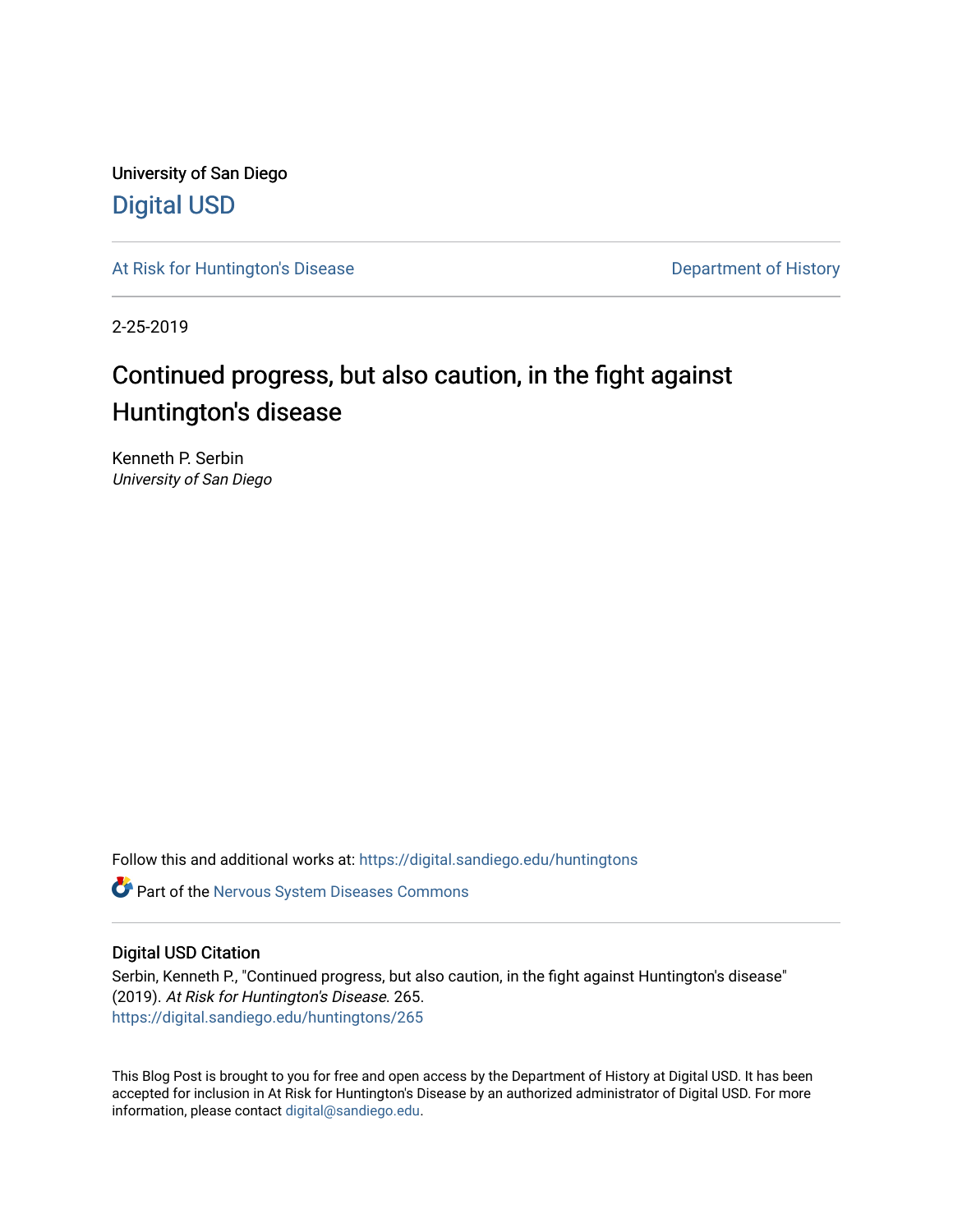#### More **[Create Blog](https://www.blogger.com/home#create) [Sign In](https://www.blogger.com/)**

# [At Risk for Huntington's Disease](http://curehd.blogspot.com/)

*HD is a genetically caused brain disorder that causes uncontrollable bodily movements and robs people's ability to walk, talk, eat, and think. The final result is a slow, ugly death. Children of parents with HD have a 50-50 chance of inheriting the disease. There is no cure or treatment.*

#### Blog Archive

- $\blacktriangleright$  [2021](http://curehd.blogspot.com/2021/)(12)
- $2020(16)$  $2020(16)$
- $2019(19)$  $2019(19)$ 
	- [►](javascript:void(0)) [November](http://curehd.blogspot.com/2019/11/) (2)
	- [►](javascript:void(0)) [October](http://curehd.blogspot.com/2019/10/) (2)
	- $\blacktriangleright$  [August](http://curehd.blogspot.com/2019/08/) (2)
	- $\blacktriangleright$  [July](http://curehd.blogspot.com/2019/07/) (1)
	- $\blacktriangleright$  [June](http://curehd.blogspot.com/2019/06/) (2)
	- $\blacktriangleright$  [May](http://curehd.blogspot.com/2019/05/) (2)
	- $\blacktriangleright$  [April](http://curehd.blogspot.com/2019/04/) (1)
	- $\blacktriangleright$  [March](http://curehd.blogspot.com/2019/03/) (3)
	- [▼](javascript:void(0)) [February](http://curehd.blogspot.com/2019/02/) (2)

CHDI's chief [scientist:](http://curehd.blogspot.com/2019/02/chdis-chief-scientist-not-time-for.html) 'Not a time for the Huntin...

[Continued](http://curehd.blogspot.com/2019/02/continued-progress-but-also-caution-in.html) progress, but also caution, in the fight...

- $\blacktriangleright$  [January](http://curehd.blogspot.com/2019/01/) (2)
- $\blacktriangleright$  [2018](http://curehd.blogspot.com/2018/) (16)
- $\blacktriangleright$  [2017](http://curehd.blogspot.com/2017/) (14)
- $\blacktriangleright$  [2016](http://curehd.blogspot.com/2016/) (13)
- $\blacktriangleright$  [2015](http://curehd.blogspot.com/2015/) (24)
- $\blacktriangleright$  [2014](http://curehd.blogspot.com/2014/) (24)
- $\blacktriangleright$  [2013](http://curehd.blogspot.com/2013/) (30)
- $\blacktriangleright$  [2012](http://curehd.blogspot.com/2012/) (26)
- $\blacktriangleright$  [2011](http://curehd.blogspot.com/2011/) (33)
- $\blacktriangleright$  [2010](http://curehd.blogspot.com/2010/) (26)
- $\blacktriangleright$  [2009](http://curehd.blogspot.com/2009/) (21)
- $\blacktriangleright$  [2008](http://curehd.blogspot.com/2008/) $(7)$
- $\blacktriangleright$  [2007](http://curehd.blogspot.com/2007/) $(7)$
- $\blacktriangleright$  [2006](http://curehd.blogspot.com/2006/) (4)
- $\blacktriangleright$  [2005](http://curehd.blogspot.com/2005/) (17)

#### About Me **GENE [VERITAS](https://www.blogger.com/profile/10911736205741688185)**

View my [complete](https://www.blogger.com/profile/10911736205741688185) profile

HD Links

[Huntington's](http://www.hdsa.org/) Disease Society of America

#### MONDAY, FEBRUARY 25, 2019

## Continued progress, but also caution, in the fight against Huntington's disease

[CHDI Foundation's](https://chdifoundation.org/) 14th Annual Huntington's Disease Therapeutics Conference gets under way today in Palm Springs, CA, in the wake of key developments in the search for the first HD treatments.

On January 28, pharma giant [Roche](https://www.roche.com/) announced that it had enrolled the first participant in GENERATION HD1, its historic global Phase 3 clinical trial of a gene-silencing drug that, if successful, could slow, halt, and perhaps even reverse HD symptoms. ([Click here](https://hdsa.org/wp-content/uploads/2019/01/Roche-global-HD-community-letter-Jan-2019.pdf) to read the announcement to the HD community by Roche ).

In the coming months, Roche aims to enroll a total of 660 clinical trial volunteers in 15 countries. They will receive either the drug (called RG6042) or a placebo in monthly spinal taps over 25 months.

[The start of the trial comes less than a year after the presentation of the impressive](http://curehd.blogspot.com/2018/03/ionis-phase-12a-clinical-trial-data.html) Phase 1 trial results at last year's Therapeutics Conference. RG6042 significantly reduced the levels of the mutant huntingtin protein in the cerebrospinal fluid of the clinical trial volunteers. Because of those results, Roche took the unusual step of skipping a Phase 2 trial and going directly to Phase 3.

Roche's announcement follows a record year for new drug approval by the U.S. Food and Drug Administration (FDA), with 59 drug approvals overall, noted George Yohrling, Ph.D., the senior director of mission and scientific affairs for the Huntington's Disease Society of America (HDSA). The previous record was 53 in 1996.

Of last year's approvals, 34 involved orphan conditions like HD (fewer than 200,000 patients) – a sign, said Dr. Yohrling, that the pharmaceutical industry has not ignored those disease communities. He spoke in a January 16 [webinar](https://www.youtube.com/watch?v=hH2p_uEHh5E) reviewing progress in HD research in 2018.

#### **Roche to buy Spark**

On February 23, *The Wall Street Journal* reported that Roche had agreed to pay [\\$4.8 billion to acquire Spark Therapeutics, Inc.,](https://www.businessinsider.com/roche-buys-spark-maker-of-850000-eye-drug-sending-stock-up-121-2019-2) a Philadelphia-based biotech firm focusing on gene therapy approaches to genetic diseases, including HD. Spark's co-founders include HD researcher [Beverly Davidson, Ph.D.](https://www.markets.co/j-p-morgan-sticks-to-their-hold-rating-for-spark-therapeutics/)

With a record 360 participants from around the world, the CHDI conference opens this evening at the **Parker Palm Springs** hotel and runs through February 28. At the conference, I hope to obtain comment from Roche officials about how the acquisition could potentially expand Roche's approaches to treating HD. Spark has engaged in [pre-clinical HD research](http://sparktx.com/scientific-platform-programs/).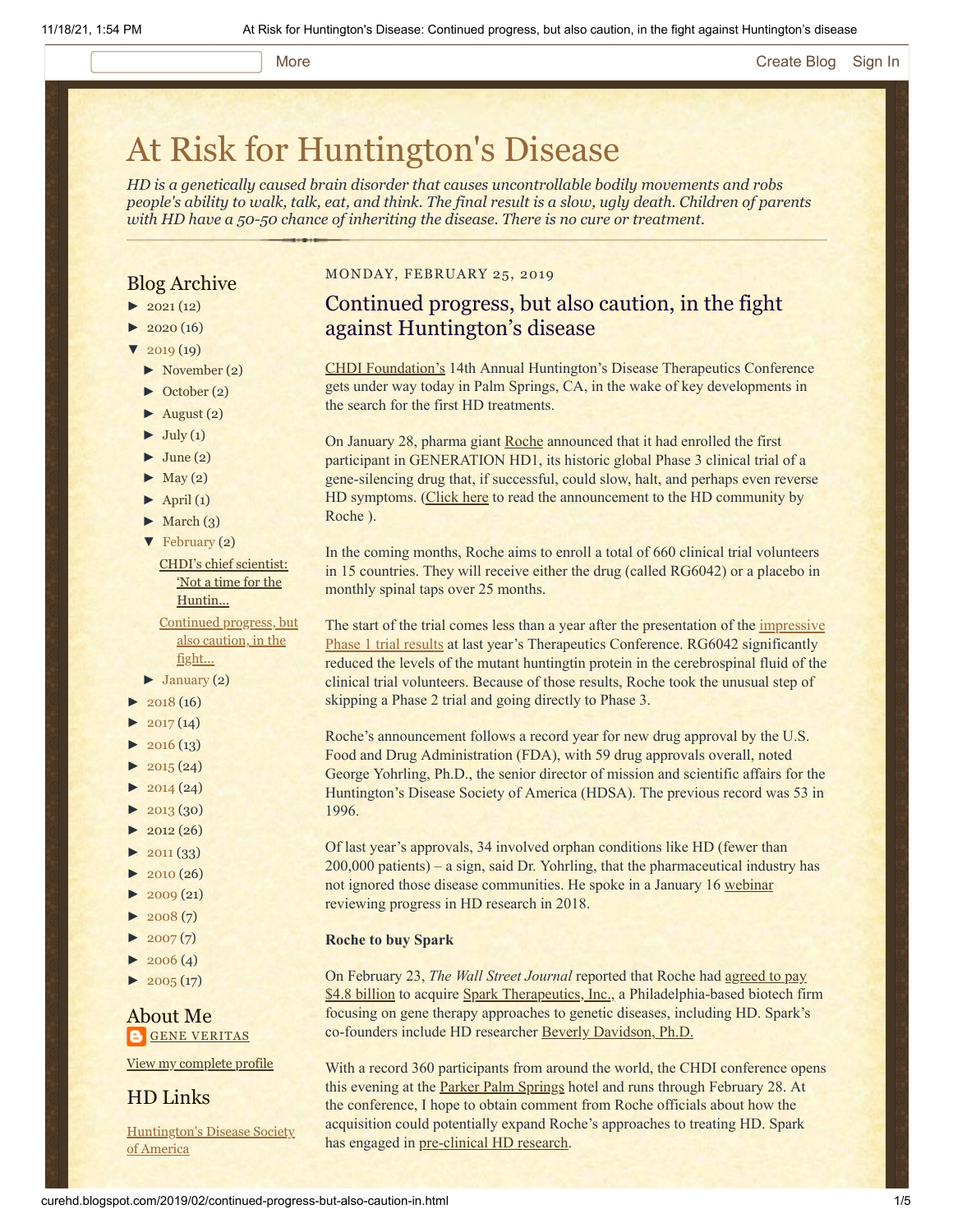11/18/21, 1:54 PM At Risk for Huntington's Disease: Continued progress, but also caution, in the fight against Huntington's disease

[International](http://www.huntington-assoc.com/) Huntington **Association** [Huntington's](http://hddrugworks.org/) Disease Drug **Works** [Huntington's](http://www.hdlighthouse.org/) Disease **Lighthouse [Hereditary](http://www.hdfoundation.org/) Disease Foundation** [Huntington's](http://www.hdac.org/) Disease Advocacy Center Thomas [Cellini Huntington's](http://www.ourtchfoundation.org/) **Foundation** HDSA Orange County (CA) **[Affiliate](http://www.hdsaoc.org/)** HD Free with [PGD!](http://www.hdfreewithpgd.com/) [Stanford](http://www.stanford.edu/group/hopes/) HOPES Earth Source [CoQ10,](http://www.escoq10.com/) Inc.

### HD Blogs and Individuals

Chris Furbee: [Huntingtons](http://www.huntingtonsdance.org/) Dance Angela F.: Surviving [Huntington's?](http://survivinghuntingtons.blogspot.com/) Heather's [Huntington's](http://heatherdugdale.angelfire.com/) Disease Page



*Above, scientists visit the CHDI Resource Fair at the 14th Annual HD Therapeutics Conference. Below, Gene Veritas (aka Kenneth P. Serbin) at the Parker Palm Springs (photos by Gene Veritas).*



#### **Exciting announcements about other trials**

On January 22, the Dutch-American company uniQure announced that it had received approval from the FDA to start the first-ever HD clinical trial that uses a [virus injected into the brain carrying a gene therapy agent to reduce the amount of](https://tools.eurolandir.com/tools/Pressreleases/GetPressRelease/?ID=3559434&lang=en-GB&companycode=nl-qure&v=) harmful huntingtin protein. Viruses are used in vaccines and to treat cancer. They are under study for use in HD and other diseases.

Unlike Roche's RG6042, which would require long-term and probably lifelong treatment, uniQure's gene therapy could permanently fix the problem of HD by "altering human DNA or inserting new genetic instructions into human cells," [observed HDBuzz.](https://en.hdbuzz.net/267)

However, it also noted that "gene therapy is a high-risk high-reward strategy. The benefits could be long-lasting – but so could any side effects."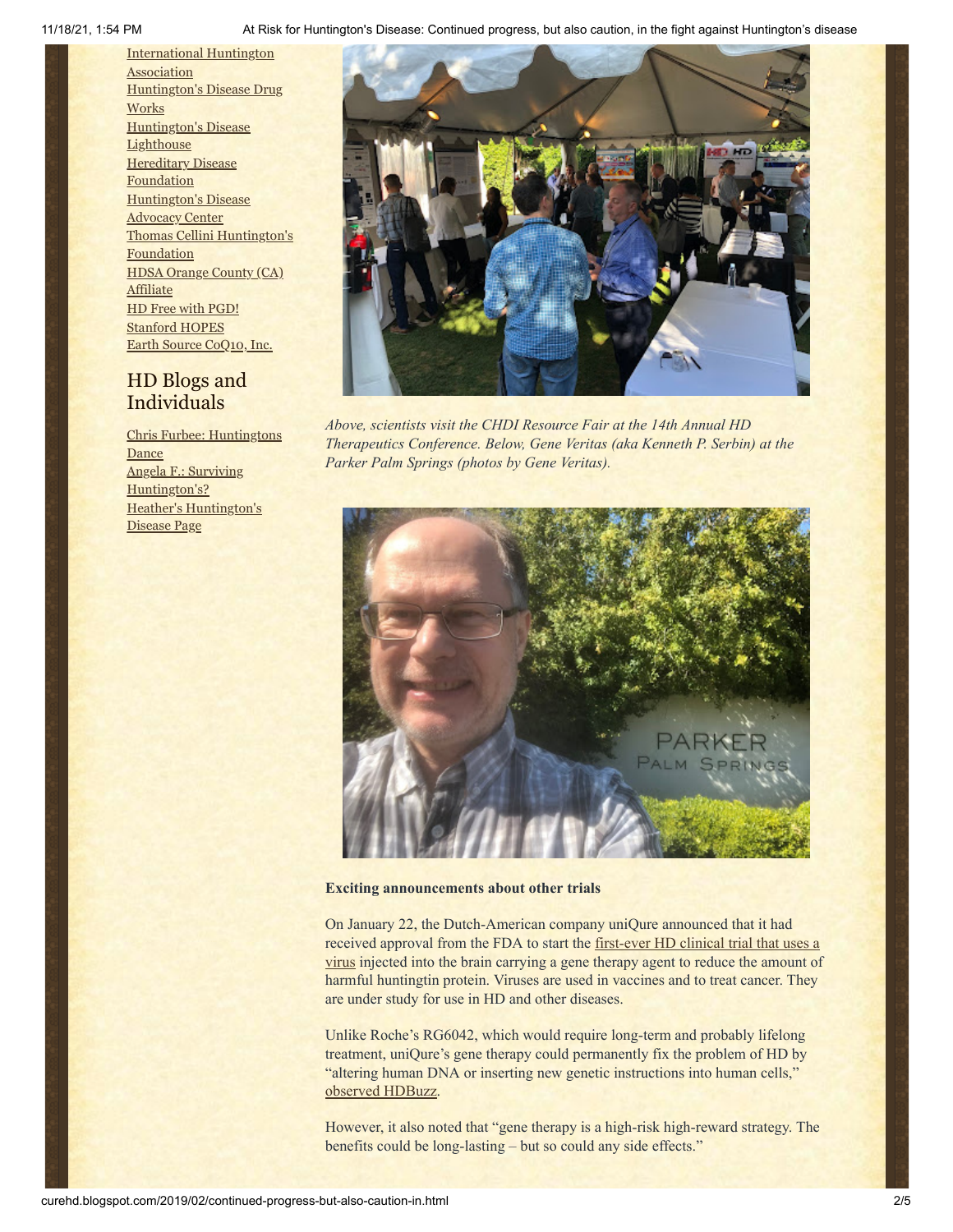11/18/21, 1:54 PM At Risk for Huntington's Disease: Continued progress, but also caution, in the fight against Huntington's disease

In this Phase 1/2 clinical trial, uniQure will primarily test safety and tolerability but also whether its drug is working as designed. It plans to start enrolling clinical trial volunteers in the U.S. in the second half of this year.

In late January, the California Institute for Regenerative Medicine (CIRM), the state's voter-approved multi-billion stem cell initiative, announced a \$6 million [grant to prepare the way for a potential HD stem cell clinical trial. CIRM award](https://www.cirm.ca.gov/our-progress/awards/hesc-derived-hnsc-therapeutic-huntington%E2%80%99s-disease)ed the grant to the lab of Leslie Thompson, Ph.D., of the University of California, Irvine. The therapy could involve the transplanting of stem cells converted into neural (brain) stem cells shown in HD animal models to improve the function of compromised brain cells.

"Based on our pre-clinical studies in mice, human neural stem cells are highly beneficial, reducing the accumulation of a toxic form of the mutant huntingtin protein and improving HD symptoms and impaired electrical currents in the brain," Dr. Thompson explained in a [news release](https://www.eurekalert.org/pub_releases/2019-02/uoc--ca020419.php).

#### **FDA delays Wave trials**

Another company's plans have been slowed. The FDA has delayed two Phase 1 clinical trial by [Wave Life Sciences](https://www.wavelifesciences.com/) using a drug – an antisense oligonucleotide – similar to Roche's RG6042.

Whereas RG6042 reduces the amount of both mutant and normal huntingtin protein, Wave's drugs target only the mutant.

"In the United States, we received approvals to proceed with the single-dose portions of both trials," a February 6 Wave [prospectus](https://www.sec.gov/Archives/edgar/data/1631574/000119312519015961/d686950d424b5.htm) states. "However, the FDA indicated to us that we cannot progress to the multiple-ascending dose portions of these trials in the United States unless we conduct an additional preclinical [animal] study and present the resulting data to the FDA for its review."

#### **Realistic expectations**

The news about Wave might be a cautionary tale for the HD community about realistic expectations. Only ten percent of clinical trial projects result in a drug reaching the market.

Alzheimer's disease is another case in point. Over the past ten years, all 25 Alzheimer's clinical trials have failed, noted Jody Corey-Bloom, M.D., Ph.D., the director of the HDSA Center of Excellence at the University of California, San Diego (UCSD), during her annual HD research update last October at the local HD support group.

As Dr. Corey-Bloom explained, most of those Alzheimer's trials successfully removed seemingly harmful plaque from the brain, but they didn't cure the disease.

Such plaque isn't a factor in HD, however, perhaps increasing hope that the Roche Phase 3 trial has a better chance of producing effective results, she observed. Dr. Corey-Bloom's well-regarded UCSD clinic is one of the sites for GENERATION HD1.

#### **An end to the 'wait and see'?**

In her presentation, Dr. Corey-Bloom addressed several of the key questions about GENERATION HD1 that have emerged in the HD community, including concerns about the injection of the drug by spinal tap (lumbar puncture).

She noted that spinal taps are a regular part of treating a condition known as [pseudotumor cerebri](https://www.mayoclinic.org/diseases-conditions/pseudotumor-cerebri/symptoms-causes/syc-20354031), which produces severe headaches and, if left untreated, blindness. Patients get monthly spinal taps.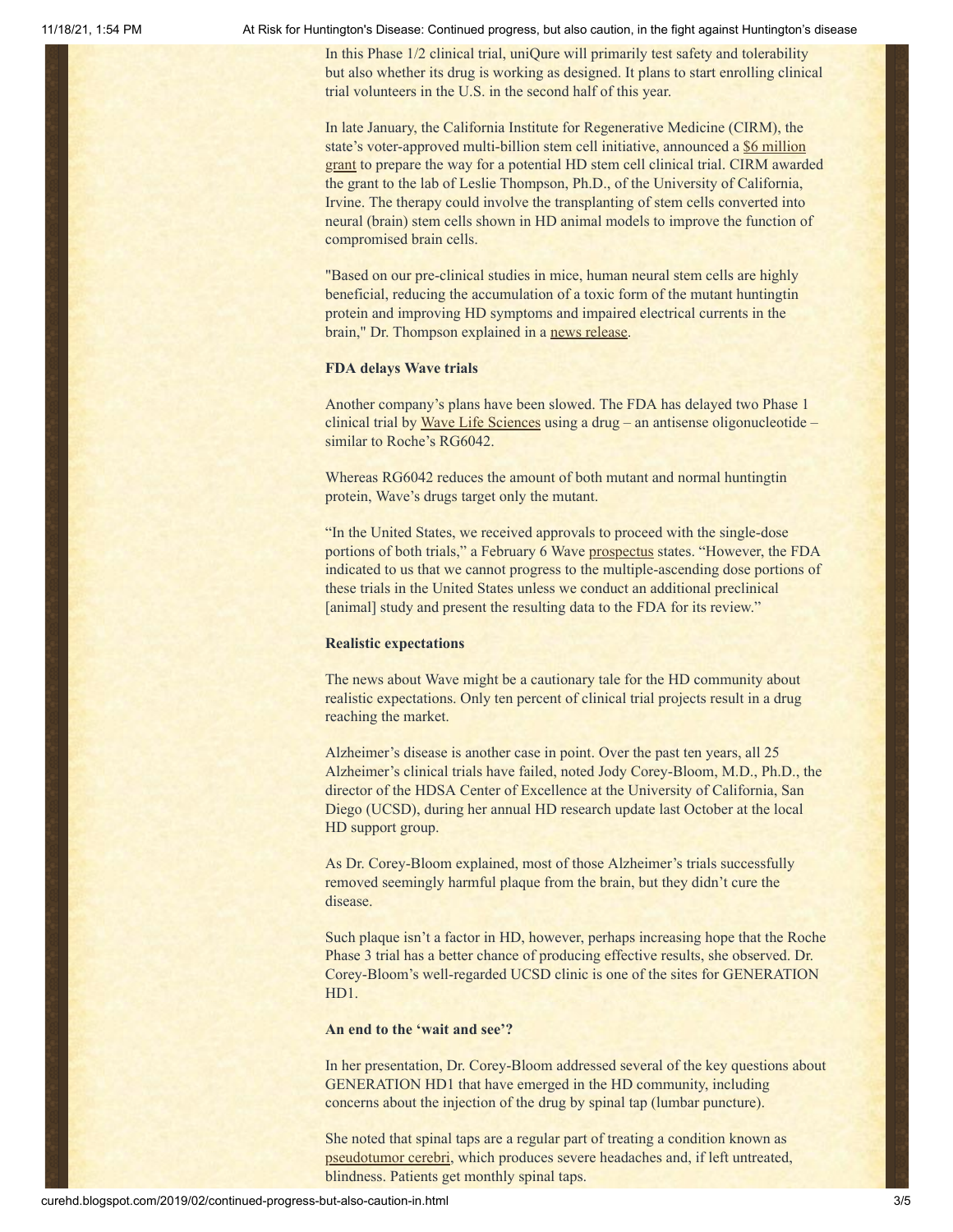"We've had people that have probably done lumbar punctures monthly for several years, and they seem to do okay," she commented.

She was optimistic that, if GENERATION HD1 is successful, Roche and physicians will seek alternatives to spinal taps. They will also pursue expanding access to the drug to presymptomatic gene carriers, she added. (That includes me.)

Dr. Corey-Bloom ended on a positive note.

"I'm always talking about things that will eventually come," said of previous talks, in which she has cautioned the HD community against unwarranted enthusiasm. "Now we actually have clinical trials, and we have clinical trials that look like they are going to be effective. That's probably the strongest statement that I've made, because I'm always trying to tell people, 'Let's just wait and see.'"

However, with the Alzheimer's trials in mind, Dr. Corey-Bloom also reminded the audience that there is no guarantee GENERATION HD1 will actually affect the disease.

She crossed her fingers for good luck. We in the HD community will need to continue our hard work collaborating with her and the many other researchers engaged in the quest for treatments.

You can watch Dr. Corey-Bloom's presentation in the video below.



# **[2018 Update on Huntington's](https://vimeo.com/319417793?embedded=true&source=video_title&owner=6019843) Disease Research**

from **[Gene Veritas](https://vimeo.com/user6019843?embedded=true&source=owner_name&owner=6019843)**

1:25:52

Posted by Gene [Veritas](https://www.blogger.com/profile/10911736205741688185) at [3:08](http://curehd.blogspot.com/2019/02/continued-progress-but-also-caution-in.html) PM **ENB**  $\Box$   $\odot$ 

Labels: CHDI [Foundation](http://curehd.blogspot.com/search/label/CHDI%20Foundation) , [CIRM](http://curehd.blogspot.com/search/label/CIRM) , [clinical](http://curehd.blogspot.com/search/label/clinical%20trials) trials , [FDA](http://curehd.blogspot.com/search/label/FDA) , [HDSA](http://curehd.blogspot.com/search/label/HDSA) , [Huntington's](http://curehd.blogspot.com/search/label/Huntington%27s%20disease) disease, Jody [Corey-Bloom](http://curehd.blogspot.com/search/label/Jody%20Corey-Bloom) , Leslie [Thompson](http://curehd.blogspot.com/search/label/Leslie%20Thompson) , lumbar [puncture](http://curehd.blogspot.com/search/label/lumbar%20puncture) , orphan [disease](http://curehd.blogspot.com/search/label/orphan%20disease) , [RG6042](http://curehd.blogspot.com/search/label/RG6042) , [Roche](http://curehd.blogspot.com/search/label/Roche), Spark [Therapeutics](http://curehd.blogspot.com/search/label/Spark%20Therapeutics), [uniQure](http://curehd.blogspot.com/search/label/uniQure), Wave Life [Sciences](http://curehd.blogspot.com/search/label/Wave%20Life%20Sciences)

No comments:

Post a [Comment](https://www.blogger.com/comment.g?blogID=10081281&postID=1704963115505560550&isPopup=true)

[Newer Post](http://curehd.blogspot.com/2019/02/chdis-chief-scientist-not-time-for.html) **Newer Post [Older Post](http://curehd.blogspot.com/2019/01/hacking-humans-upgrading-homo-sapiens.html) Older Post** 

**[Home](http://curehd.blogspot.com/)** 

Subscribe to: [Post Comments \(Atom\)](http://curehd.blogspot.com/feeds/1704963115505560550/comments/default)